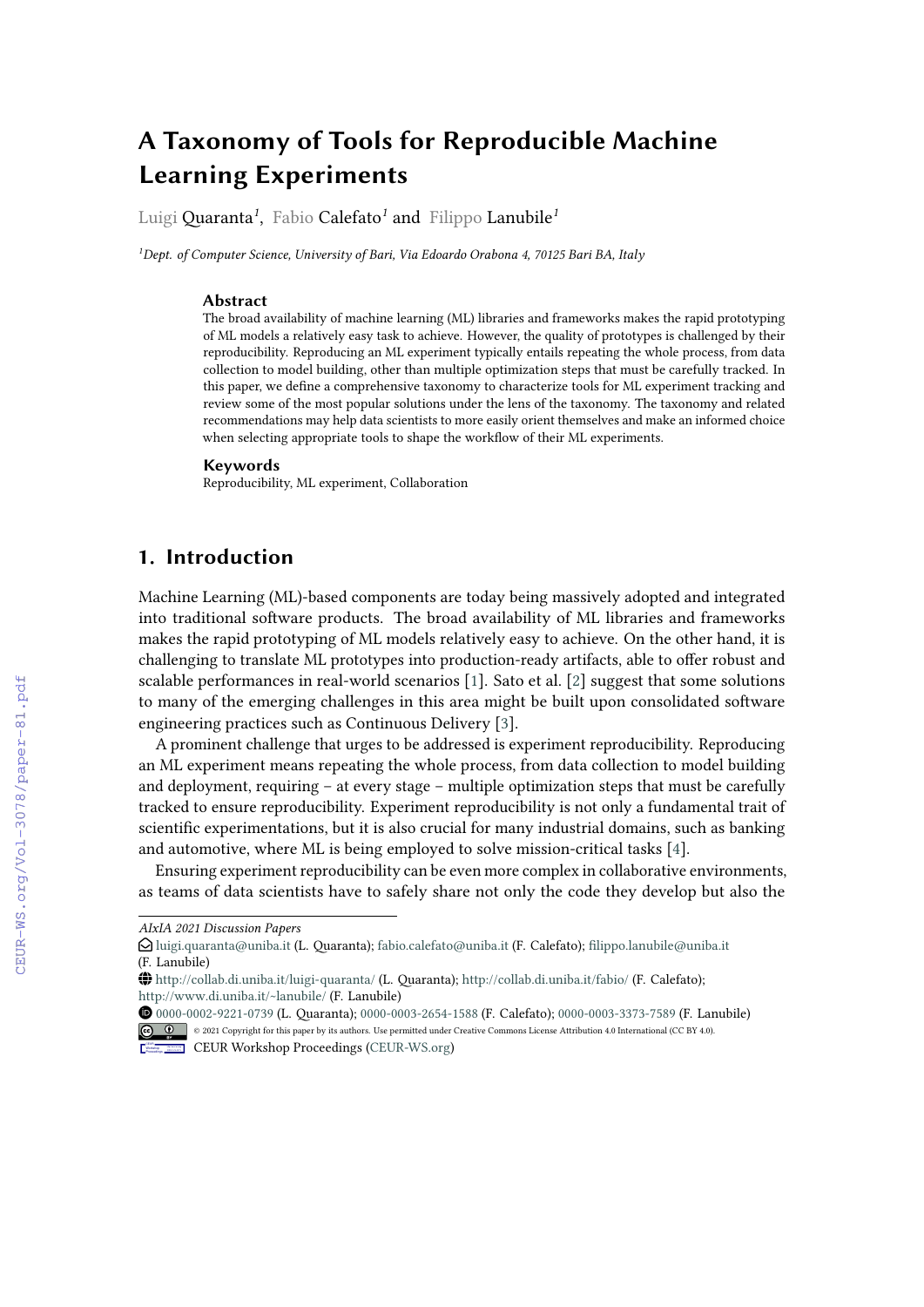datasets and the experimental environments in which they work. Furthermore, this multifaceted challenge could be exacerbated by the heterogeneity of data science teams, whose members often have different cultural backgrounds and may lack software engineering expertise [\[5\]](#page-10-0); in such scenarios, significant training efforts can be required even for the simple adoption of basic software engineering best practices (e.g., code versioning). In the industrial context, the ability to reproduce ML experiments is of paramount importance also to ease the aforementioned transition from an exploratory to a mature production phase, in which ML models are delivered alongside traditional software and carefully monitored over time.

# **2. Taxonomy**

Today we are witnessing a multitude of software solutions to support the reproducibility of ML experiments. The choice of the solution that best fits a researcher's or a company's needs is non-trivial, and the abundance of options can be overwhelming at first. To guide potential users in this plethora of available services, we have reviewed some of the most popular solutions and defined a comprehensive characterization of them. We used an inductive approach inspired by Grounded Theory [\[6\]](#page-11-0), which we found useful to get a sense of this new-born and rapidlychanging area of the software market.

We started with as few preconceptions as possible and strived to build a sound abstraction upon identifying recurring patterns in our reviews of software solutions. We then grouped common ideas into concepts and then concepts into categories, deriving the concise taxonomy shown in Fig. [1.](#page-2-0) While we cannot claim completeness (we did not try all the available software solutions), we went on examining up to 19 tools until we reached saturation, i.e., we were no more able to identify new tool characteristics through review. Please, refer to the auxiliary online material<sup>[1](#page-1-0)</sup> for a complete list of the tools examined.

The taxonomy groups the tool offering into three main categories, whose corresponding concepts are described in Sections [2.2](#page-4-0)[-2.4.](#page-8-0)

# **2.1. Tool Sample**

To make the taxonomy more evident, we complement it with a selection of four representative software solutions drawn from the tools we reviewed. Before delving into the particulars of our classification, we provide some details on the selected tool sample, as it will be used to exemplify the main ideas throughout the paper.

# **2.1.1. DVC.**

 $\mathrm{DVC}^2$  $\mathrm{DVC}^2$  is defined as an open-source version control system for machine learning projects. It offers a command-line interface heavily inspired by git. Developers well versed in using git get comfortable with DVC; on the other hand, those who have no previous experiences with git might find DVC to have a steep learning curve. The implementation also relies on git, adding support for cloud storage services and big dataset versioning. As such, DVC offers

<span id="page-1-1"></span><span id="page-1-0"></span><sup>1</sup><https://github.com/collab-uniba/Software-Solutions-for-Reproducible-ML-Experiments> <sup>2</sup><https://dvc.org>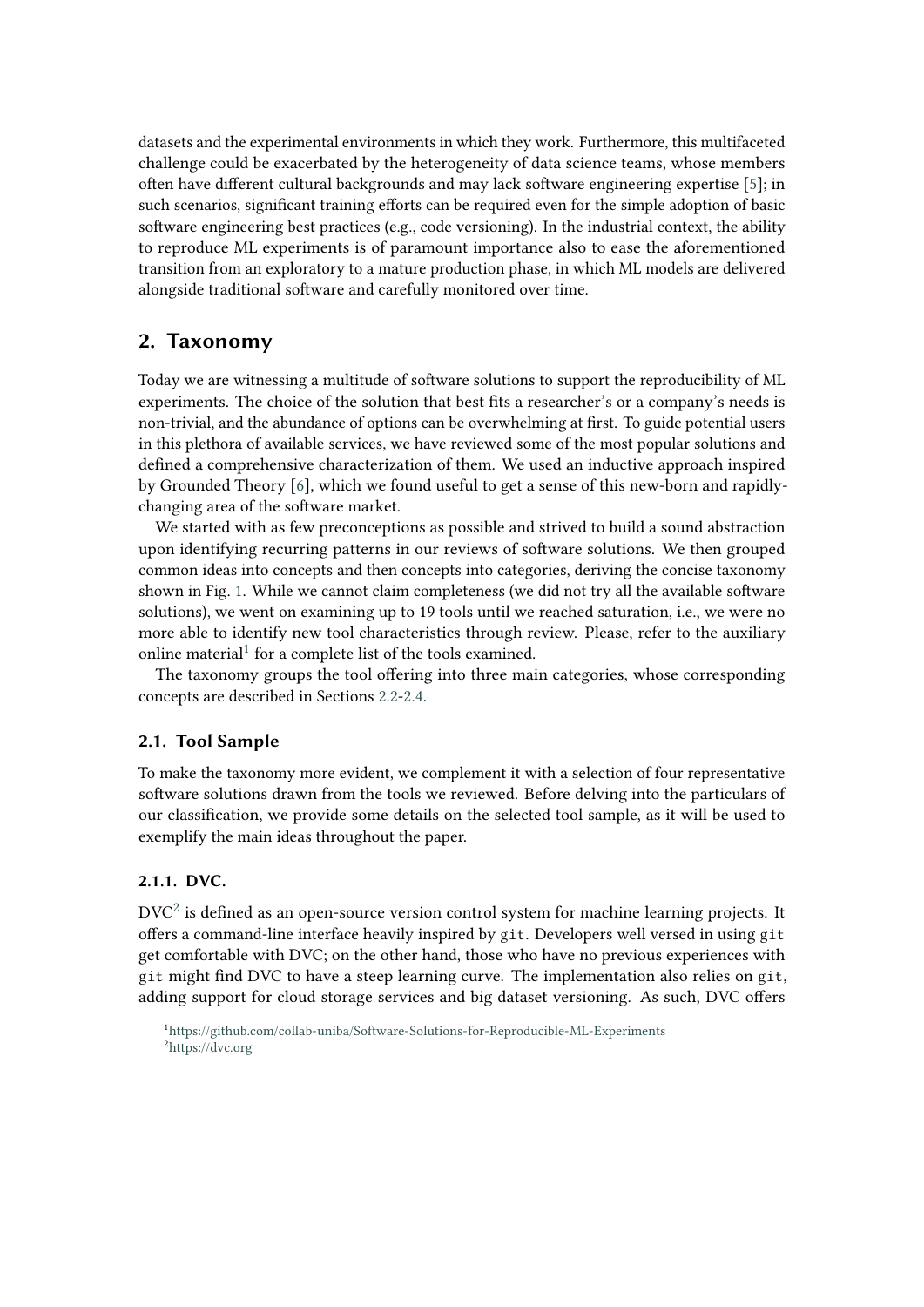

<span id="page-2-0"></span>**Figure 1:** The taxonomy inferred from the analysis of existing tools for reproducible ML experiments.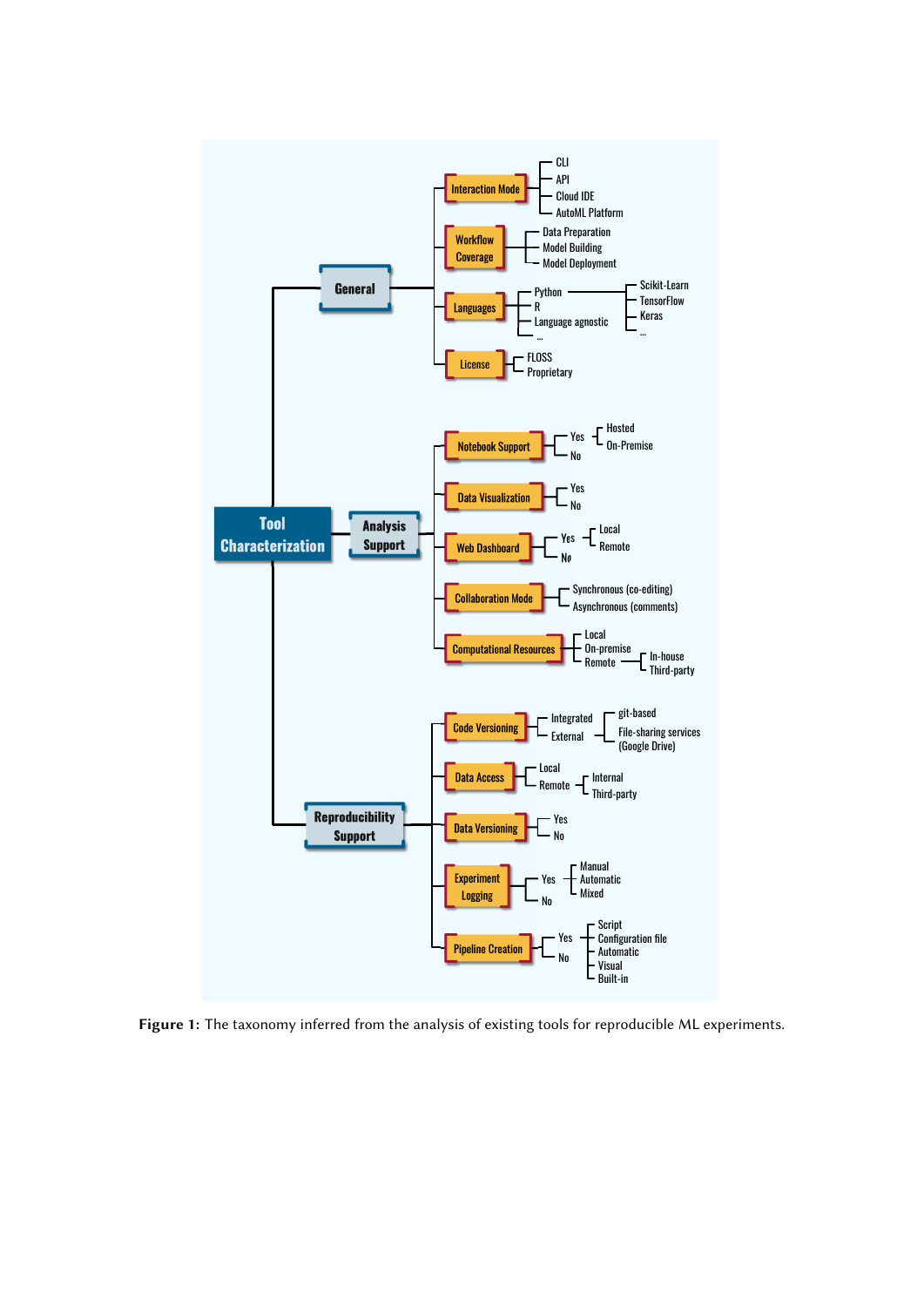full code and data provenance, enabling users to track the complete history of each artifact they produce. DVC also has experiment management capabilities: experiment metrics can be tracked, and pipelines are automatically detected and represented as a directed acyclic graph (DAG). With all these features into place, experiment runs can be easily repeated and compared. Finally, additional features are push/pull commands that enable model sharing as well as model deployment into production servers.

# **2.1.2. MLflow.**

MLflow $^3$  $^3$  is an open-source tool that can be used through an API other than as a command-line tool. It is composed of four modules. The *tracking* module is intended for experiment tracking and management, including logging of parameters, code versions, metrics, and output files. Multiple runs can be compared using a web dashboard, which can be either served locally or run remotely (for results sharing). The *projects* module enables experiment reproducibility. Compared to DVC, which automatically tracks data and model provenance, the support for reproducibility appears weaker, as this module relies on conventions to be followed for the experiment to be repeatable. The *models* module offers model deployment support through the definition of a standard format for packaging machine learning artifacts that can be used with a variety of downstream tools (e.g., real-time serving through a REST API). Lastly, *registry* is a module that acts as a centralized model store, featuring model lineage, versioning, and other useful model annotation functions.

# **2.1.3. Google Colaboratory.**

Google Colaboratory<sup>[4](#page-3-1)</sup>, also known as Colab, is a cloud-based IDE mimicking the popular Jupyter Notebook environment. Users are provided with a generous amount of computing resources. Nevertheless, Colab can be easily wired to external cloud services to afford more computational power. Being built upon Google Drive, Colab offers storage capabilities (including a versioning feature with extended support for notebook diffs), and enables asynchronous collaboration, allowing users to co-edit a notebook and leave comments on its cells. It can also be linked to other Google Cloud Platform services.

# **2.1.4. H2O Driverless AI.**

H2O Driverless  $\mathrm{AI}^5$  $\mathrm{AI}^5$  is an AutoML platform that manages the whole end-to-end ML pipeline in complete autonomy. First, the user loads his training data on the platform, sets a few parameters, and starts the training process. Then, H2O Driverless AI seeks the best model within the user's constraints and eventually enables model deployment by creating a REST endpoint or by automatically running the model as a service in the cloud. Users can upload and share extensions in the form of Python recipes, that is, machine learning models, transformers, and scorers specialized for a particular domain (e.g., NLP, time series).

<span id="page-3-0"></span><sup>3</sup><https://mlflow.org>

<span id="page-3-1"></span><sup>4</sup><https://colab.research.google.com>

<span id="page-3-2"></span><sup>5</sup><www.h2o.ai/products/h2o-driverless-ai>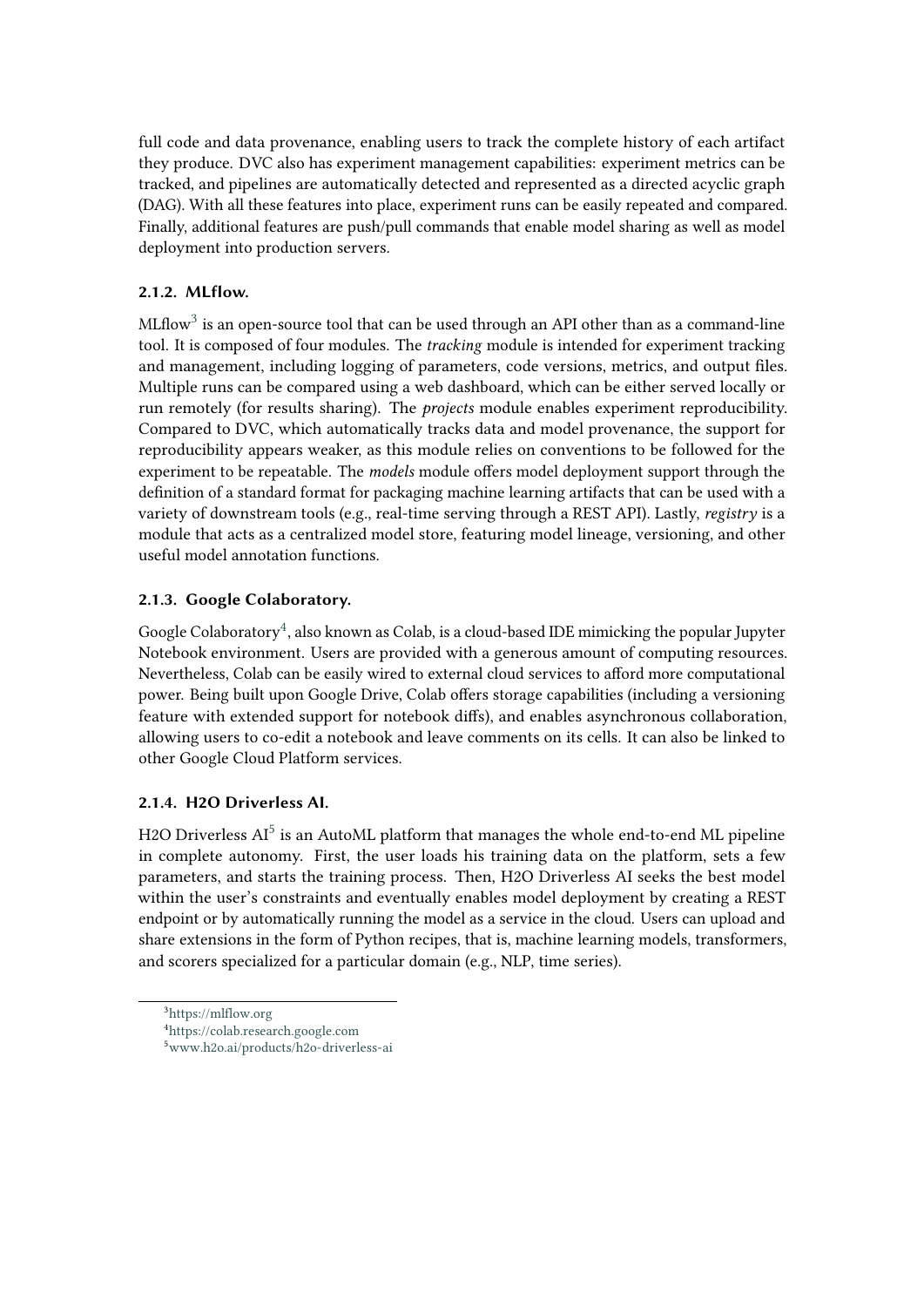#### <span id="page-4-1"></span>**Table 1**

| Tool                           | <b>Interaction</b><br>Mode | Workflow<br>Coverage                 | Languages         | License                      |
|--------------------------------|----------------------------|--------------------------------------|-------------------|------------------------------|
| <b>DVC</b>                     | <b>CLI</b>                 | All                                  | Language agnostic | <b>FLOSS</b><br>(Apache 2.0) |
| MLflow                         | API, CLI                   | All                                  | Python, R, Java   | <b>FLOSS</b><br>(Apace 2.0)  |
| Google<br>Colab                | Cloud IDE                  | Data Preparation<br>+ Model Building | Python            | Proprietary                  |
| H2O<br><b>Driverless</b><br>AI | AutoML<br>Platform         | All                                  | (Python Recipes)  | Proprietary                  |

The tool sample classified according to the features of the General category.

# <span id="page-4-0"></span>**2.2. General**

The *General* category captures the basic connotations for comparing the existing software solutions, including how to interact with the tool, the covered phases of ML experiments, the programming languages supported, and the type of software license. As such, this category defines the context in which every further tool feature should be analyzed.

Table [1](#page-4-1) exemplifies the classification of our tool selection according to the features covered by this category.

#### **2.2.1. Interaction Mode**

The existing tools come in different flavors, diverging especially in terms of their *interaction mode*. We identify four main approaches: CLI, API, Cloud IDE, and AutoML Platforms.

**CLI.** Command-Line Interface (CLI)-based tools require users to manually invoke commands to perform data and code versioning, experiment logging, and the tracking of script executions. Sometimes, the commands represent an interface to a local installation of the tool; in other cases, they allow interaction with a remote service. One of the main benefits of a CLI-based solution is that it does not require changes to the source code, and then it can be seamlessly applied to already existing projects. However, CLI-based solutions generally provide less support for computational notebooks and do not offer a centralized platform for team collaboration (e.g., a web dashboard to share experiment results). As such, only a few of the reviewed tools rely exclusively on text-based interaction, as they often combine CLI with one of the other interaction modes.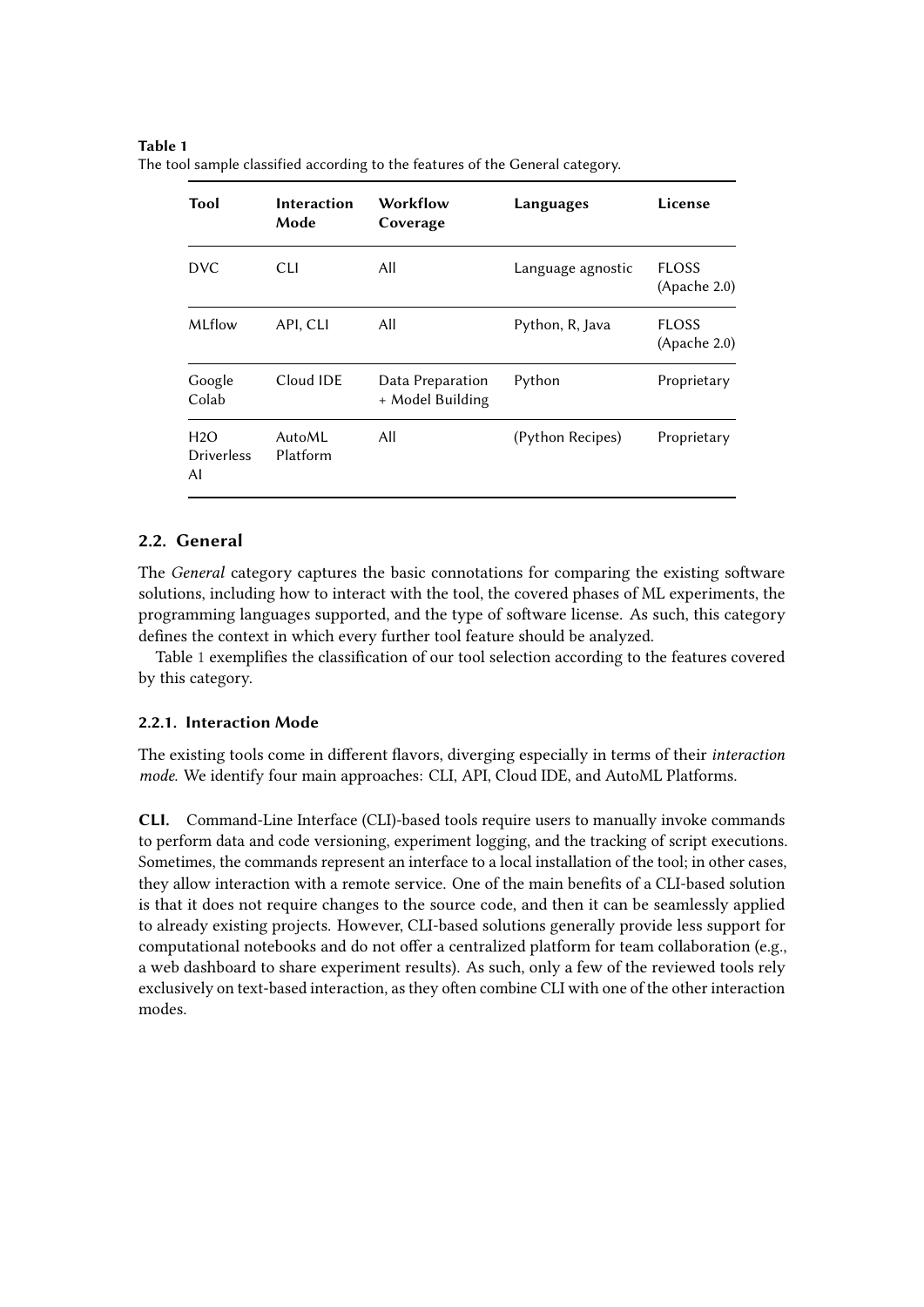**API.** Various tools offer an API that requires data scientists to generate a token and add a couple of boiler-plate lines of code to enable automatic logging. Solutions like MLflow and Comet offer a web dashboard that allows easy inspection and comparison of experiment runs and often include other useful visualization capabilities. The API server (along with the webserver hosting the web dashboard, when present) can be installed and executed either locally or - more often - remotely.

**Cloud IDE.** A few software solutions offer a cloud IDE, which generally consists of an implementation of the Jupyter notebook environment, running on a cloud infrastructure. The main advantages are the ease of sharing and portability, as the whole development environment is indeed accessible with a few clicks from whatever connected machine. Cloud IDE services can also support co-editing (e.g., Google Colaboratory) and offer social features, such as the ability to leave document-level and cell-level comments.

**AutoML Platforms.** Automated Machine Learning (AutoML) solutions like H2O and DataRobot typically cover the whole end-to-end pipeline, starting from the collection of raw data all the way through to the model deployment. Experiments conducted using AutoML platforms can be considered reproducible because they are fully automated processes. Yet, AutoML platforms are, of course, very different from the other kinds of tools. Their interaction model is a 'black box' that does not require coding skills for basic usages: users upload a dataset, optionally set some basic parameters in a web-based UI, and wait for the system to search for the best performing algorithm after fully-automatic hyperparameter tuning. Of course, AutoML cannot substitute human expertise, because real-world problems hardly ever fit the simplistic nature of predefined cases. Yet these tools can be useful to teams that are still building their ML expertise, and to experts for a quick assessment of algorithm performance.

# **2.2.2. Workflow Coverage**

With the concept of *workflow coverage*, we identify the major phases of an ML experiment, namely *data preparation*, *model building*, and *model deployment*. Most of the tools reviewed offer support for all the major phases of the ML workflow, with the notable exception of Google Colab, which does not provide any explicit support for model deployment.

# **2.2.3. Languages**

CLI tools tend to be language-agnostic. Instead, API tools and Cloud IDEs are, for the most part, language-specific. API tools have to be backed by a language-specific library, whereas Cloud IDEs, almost always based on Jupyter notebooks, inherit at least the language limitations of the Jupyter ecosystem, and are often even more restrictive (see Google Colab). The most widely supported languages are by far R and Python, supported by all the reviewed tools. Along with Python comes the support for the major machine learning and deep learning frameworks, such as TensorFlow, PyTorch, Keras, and Scikit-Learn.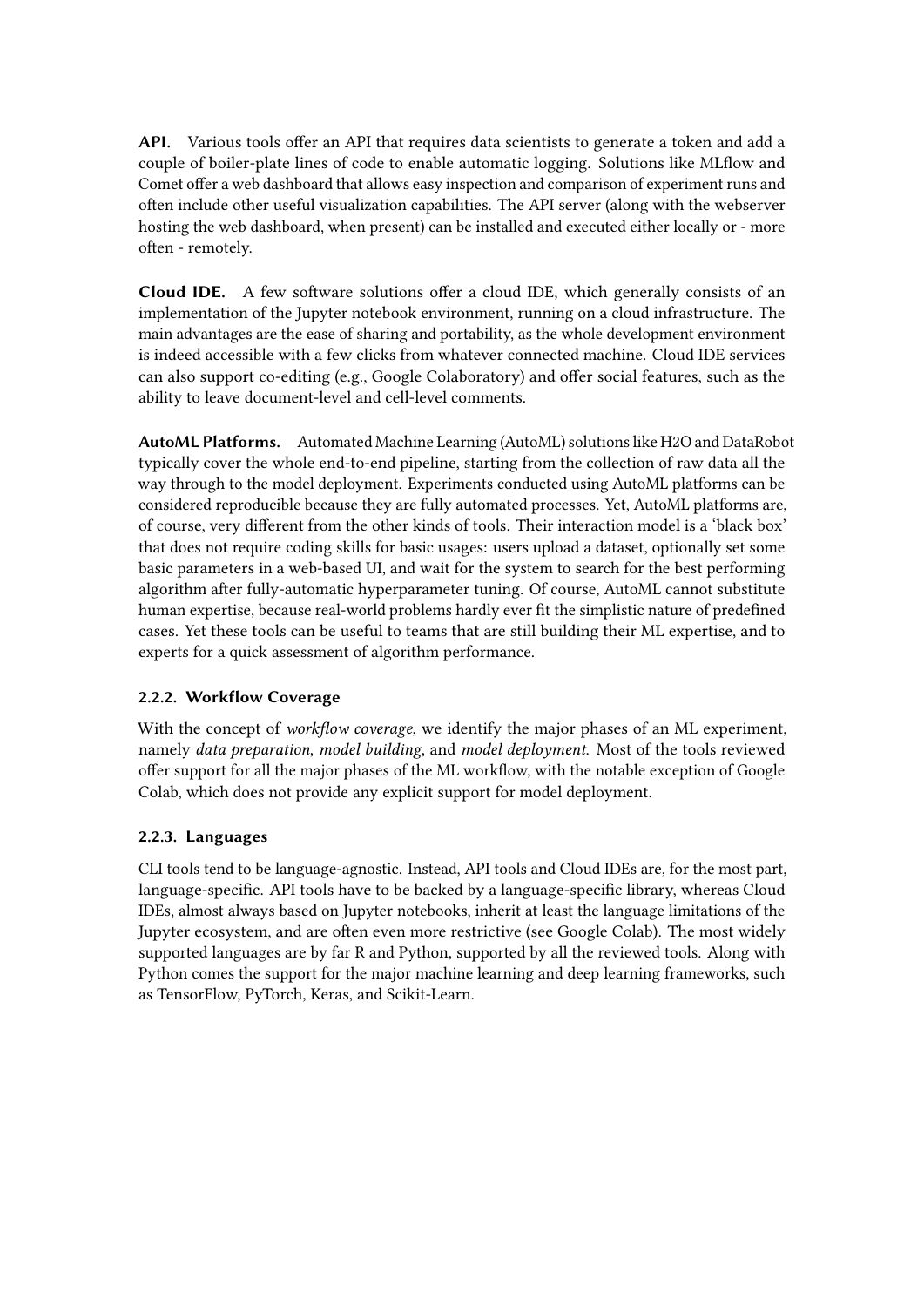The tool sample classified according to the features of the Analysis Support category. **Tool Notebook Support Data Visualization Web Dashboard Collab. Mode Computational Resources** DVC No No Yes Async Local

No Yes

No Yes Yes

(remote)

(local)

(remote)

No No Async

(push/pull commands)

(co-editing, comments)

No Local +

No Remote

On-premise

(in-house or third-party)

Local + Remote (in-house or third-party)

<span id="page-6-0"></span>

| Table 2                                                                              |  |  |
|--------------------------------------------------------------------------------------|--|--|
| The tool sample classified according to the features of the Analysis Support categor |  |  |

Yes (hosted)

(on-premise)

# **2.2.4. License**

Driverless AI

MLflow Yes

Google Colab

H2O

Another relevant basic aspect characterizing the tools is their license. A fine-grained license classification is out of the scope of this article. We broadly distinguish between FLOSS (Free/Libre Open-Source Software) and proprietary solutions, which we find to be much more common.

# **2.3. Analysis Support**

The *Analysis Support* category groups the tool features designed to help data scientists with their analytical tasks, including collaborative data analysis and data modeling tasks.

In Table [2,](#page-6-0) we report a classification of our tool sample with reference to the features covered by this category.

#### **2.3.1. Notebook Support**

During their everyday work, data scientists make use of many tools. Among these, *computational notebooks* play a leading role in enabling fast and interactive prototyping while offering a lightweight and integrated form of experiment documentation. Moreover, computational notebooks facilitate collaboration among stakeholders, allowing professionals to report analytical results to diverse kinds of audiences effortlessly.

Computational notebooks enable the so-called 'computational narratives,' i.e., the embedding of complex computations into easy-to-follow narratives that make notebooks clearer than bare source code, especially with the intrinsic complexity of ML scripts. Jupyter Notebook and its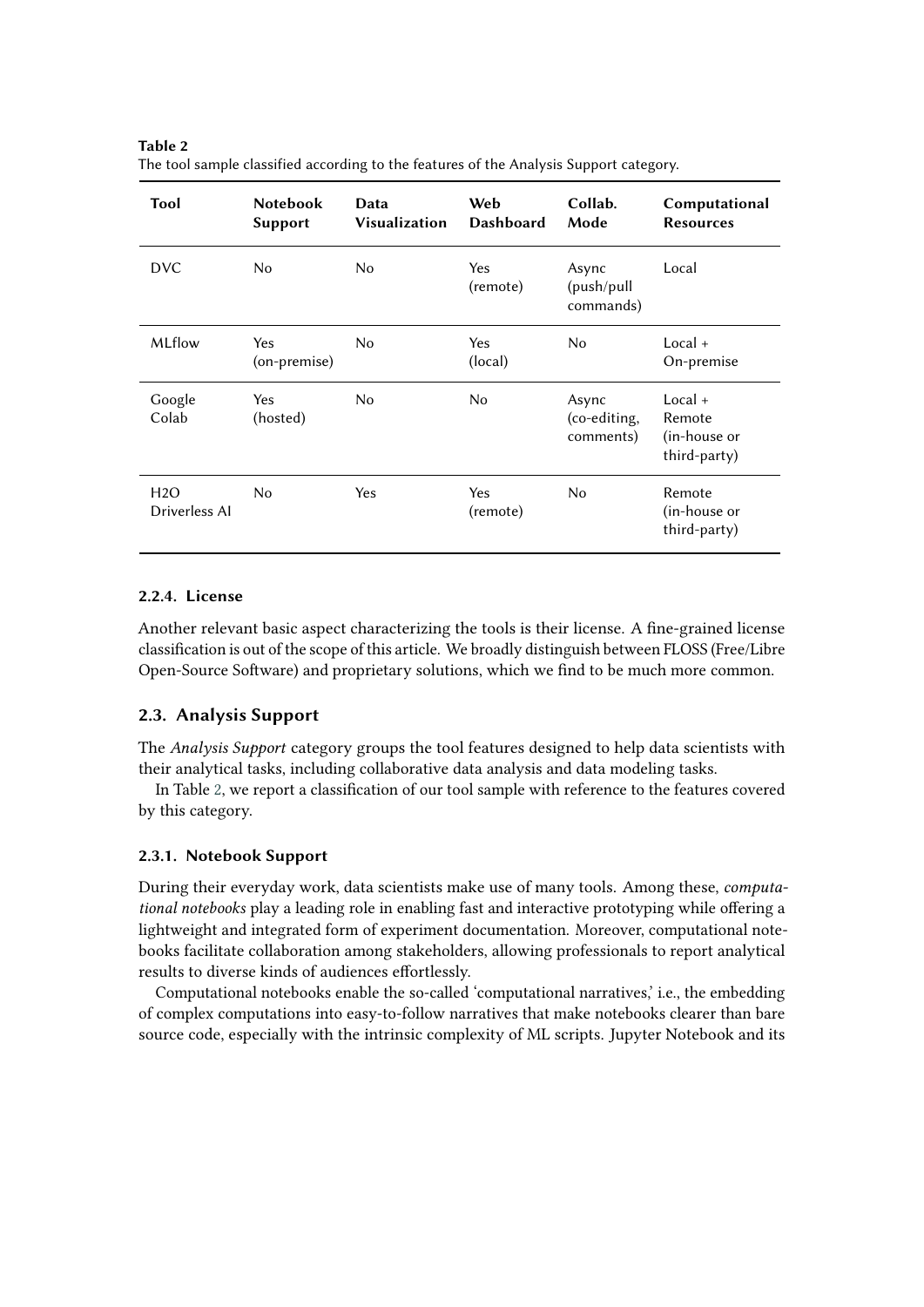direct descendant, JupyterLab, are by far the most widely-adopted computational notebook systems [\[7\]](#page-11-1). Given the enormous spread of such tools, many of the software solutions for reproducible ML experiments have been built around them or at least designed to fully support their daily use.

With notebook support, we intend the possibility to use the main features of a tool from within a computational notebook. In general, because they are operated through simple library functions calls, API tools can be leveraged from scripts as well as notebooks. For the same reason, notebooks lend themselves well to be adopted with Cloud IDEs. On the contrary, CLI tools do not offer native support for computational notebooks (unless they are treated as scripts, leveraging external utilities such as nbconvert). When notebook support is present, we distinguish the case in which notebooks are executed on local resources (on-premise) from that in which notebook instances are hosted on cloud resources (as in the case of Google Colab).

# **2.3.2. Data Visualization**

The concept of *data visualization* refers to the availability of built-in data visualization features, which are accessible from the tool GUI. Features that merely rely on language-specific plotting frameworks (e.g., matplotlib) and require users to write code do not qualify. We have found this to be quite a rare feature offered exclusively by AutoML platforms, which tend to provide users with data visualizations proactively, in order to guide them in the choice of basic AutoML parameters.

#### **2.3.3. Web Dashboard**

Many solutions (especially API tools) offer an integrated web dashboard to show records of experiment runs. Often such dashboards automatically display summary plots and statistics that enable immediate evaluation and comparison of experimental results. Web dashboards can be hosted on a local or remote server. In the latter case, they allow data scientists to share results with the team in real-time.

#### **2.3.4. Collaboration mode**

*Collaboration mode* refers to the presence and type of collaborative features supported. When available, we distinguish between *synchronous*, indicating co-editing capabilities, and *asynchronous*, covering mainly the ability to leave comments and reactions to the work of other colleagues, and the presence of push/pull commands to share content. Synchronous and asynchronous collaboration modes appear to be quite rare.

#### **2.3.5. Computational Resources**

With the growing popularity of the SaaS delivery model, it is not surprising that many of the software solutions reviewed are powered by remote computational resources. These cloud resources can be either in-house, i.e., offered by the same company that provides the ML tool, or third-party, i.e., supplied by an external cloud-computing provider such as Amazon Web Services, Microsoft Azure, and Google Cloud Platform. In some cases, tools are designed to be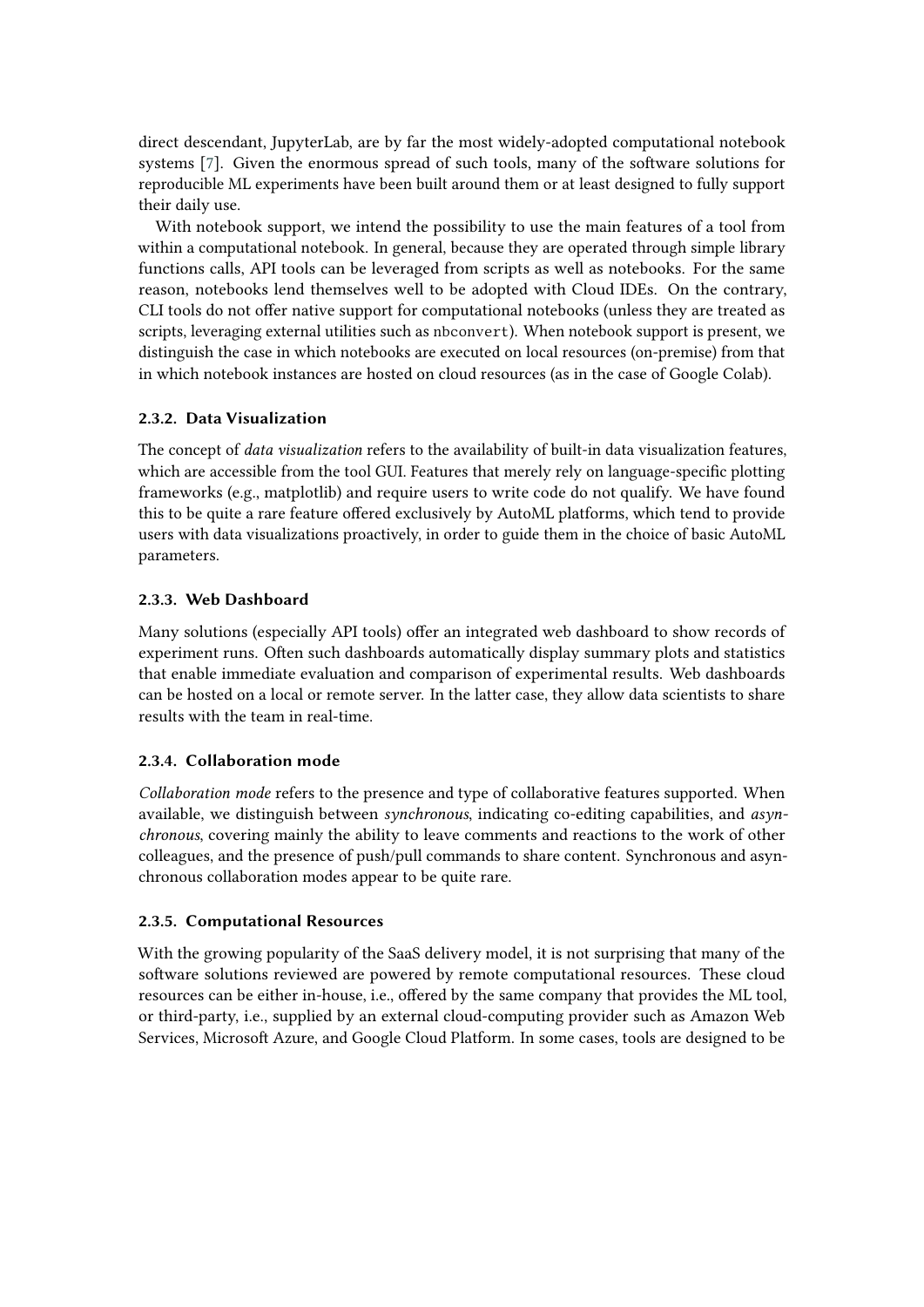#### <span id="page-8-1"></span>**Table 3**

| Tool                 | Code<br>Versioning                                   | Data<br><b>Access</b>                  | Data<br>Versioning | Experiment<br>Logging | Pipeline<br>Creation  |
|----------------------|------------------------------------------------------|----------------------------------------|--------------------|-----------------------|-----------------------|
| <b>DVC</b>           | Yes<br>(external,<br>git-based)                      | $Local +$<br>Remote<br>(third-party)   | Yes                | Yes<br>(manual)       | Yes<br>(automatic)    |
| MLflow               | Yes<br>(external,<br>git-based)                      | $Local +$<br>Remote<br>(third-party)   | No                 | Yes<br>(hybrid)       | Yes<br>(config. file) |
| Google<br>Colab      | Yes<br>(file-sharing)<br>services -<br>Google Drive) | Remote<br>(internal or<br>third-party) | <b>Yes</b>         | No.                   | No                    |
| H2O<br>Driverless AI | Yes<br>(integrated)                                  | Remote<br>(internal or<br>third-party) | Yes                | Yes<br>(automatic)    | Yes<br>(built-in)     |

The tool sample classified according to the features of the Reproducibility Support category.

executed locally on the user's machine. In other cases, they can be deployed on-premise (e.g., on company servers).

# <span id="page-8-0"></span>**2.4. Reproducibility Support**

The category of *Reproducibility Support* groups the features that reinforce the repeatability of ML experiments.

To ensure reproducibility, it is essential to track both the operations that are performed during each phase of the ML workflow and the artifacts that are produced after each operation. Indeed, an ML workflow is usually represented in the form of a pipeline, i.e., a sequence of processing steps in which the output of one step becomes the input of the next.

To ensure end-to-end reproducibility of an ML experiment, it is necessary to have access to the specific version of data that was used when the model was trained in the first place, along with the specific version of code. Moreover, the frameworks used to build ML models often depend on complex development environments that are hard to reproduce too. Hence, for ML experiments to be fully repeatable, dedicated software should support the versioning of the entire working environment. This is a complex matter; nevertheless, during the last few years, modern containerization technologies are making it easier to accomplish.

In Table [3,](#page-8-1) we report the classification of our tool sample according to the features pertaining to this category.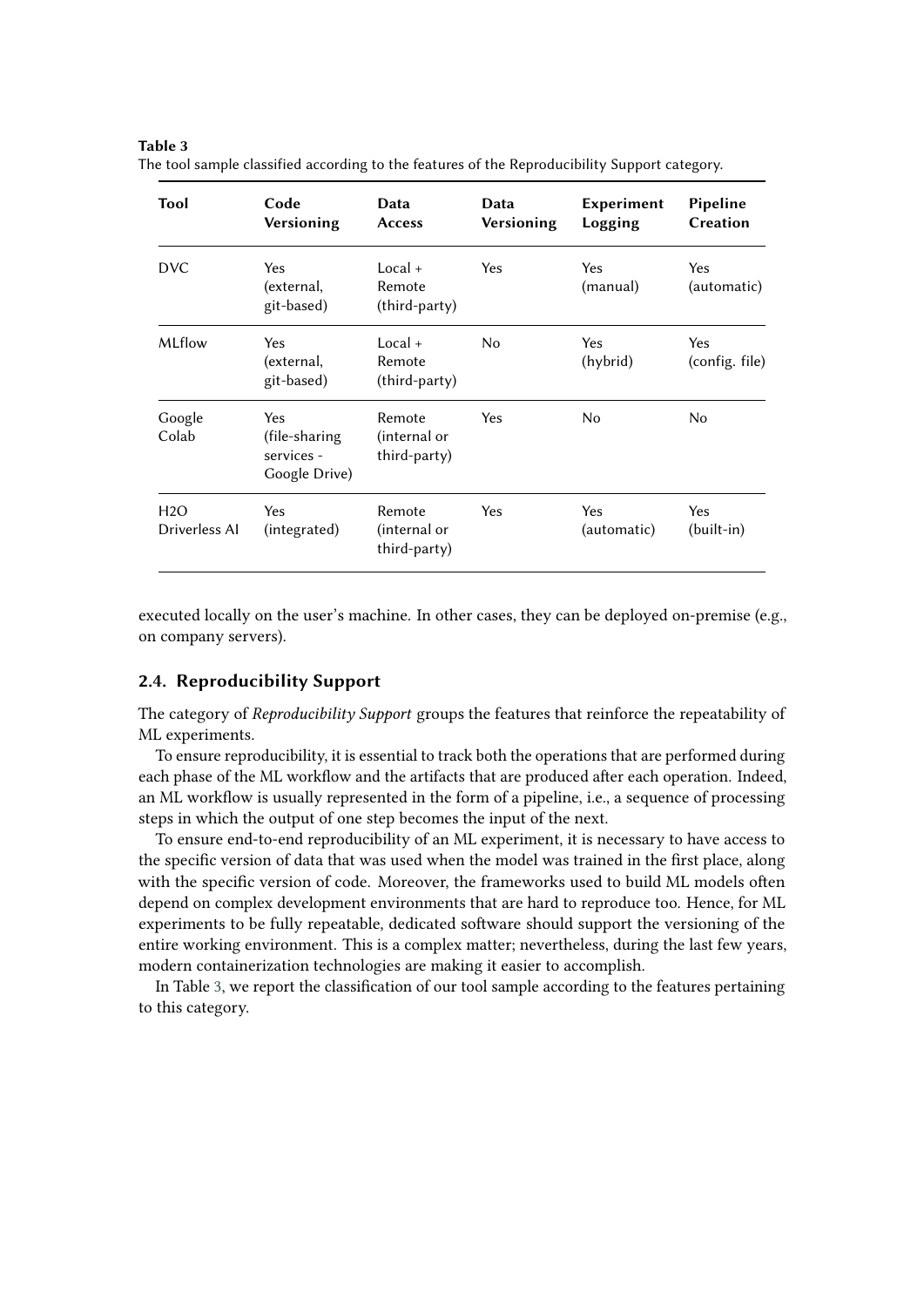### **2.4.1. Code Versioning**

Code versioning is an established practice of software engineering. Code versioning in ML can be a feature integrated with the software solution for experiment reproducibility or within an external tool; in the latter case, it either leverages git-related technologies (e.g., GitHub or the local git installation itself, as in the case of DVC) - or is based on other services such as Google Drive, which often come with their built-in versioning technology.

#### **2.4.2. Data Access and Versioning**

Although versioning data may seem like a natural extension of code versioning, it comes with its peculiar challenges. Data requires much more space to be stored, and deltas can be harder to represent. Furthermore, versioning data may entail providing detailed information about the full provenance of data, starting from the original source all the way through the pipeline processing steps.

Ensuring access to the specific version of data involved in a model training session entails a two-fold problem: (1) *data access*, i.e., ensuring that data is somehow made available to the team, which is not always the case, especially when a dataset is stored locally in the experimenter machine and never backed-up in a cloud storage service; (2) *data versioning*, i.e., ensuring that the data is versioned every time it gets processed. Many software solutions guarantee the possibility to store data remotely, leveraging cloud storage services. Some of them support data versioning, sometimes in lightweight flavors (e.g., tracking of SHA digests), sometimes offering complex versioning systems that track the full data provenance/lineage.

#### **2.4.3. Experiment Logging**

Model building generally requires many experiment runs based on a cyclic process of data cleaning, feature engineering, and hyperparameters tuning in which plenty of decisions are made. In the case of unsatisfying results, decisions can be revised, resulting in a new experiment run. Thus, the number of experimental iterations can quickly escalate, making it difficult to keep track of the results without proper tooling. Most of the software solutions reviewed offer experiment logging. Data scientists can log relevant information about the specific experiment run, such as dataset sources and versions, project dependencies, hyperparameters, data visualizations, and metrics. This allows retrieving the rationale behind each decision and enables the comparison across the experiment runs.

Tools supporting this feature usually demand manual interventions by the user, requiring CLI commands to be issued or the invocation of API functions in the scripts. In some cases, logging can be automatic (e.g., Driverless AI) or hybrid (e.g., MLflow, Neptune). Ultimately, experiment logging can be further enriched with automatic recording of system performance stats.

# **2.4.4. Pipeline Creation**

Last but not least, pipeline creation is a fundamental concept that - together with the others collected in this category - enables the actual reproducibility of ML experiments. A *pipeline* can be defined in many ways. Sometimes the pipeline is automatically detected (as in the case of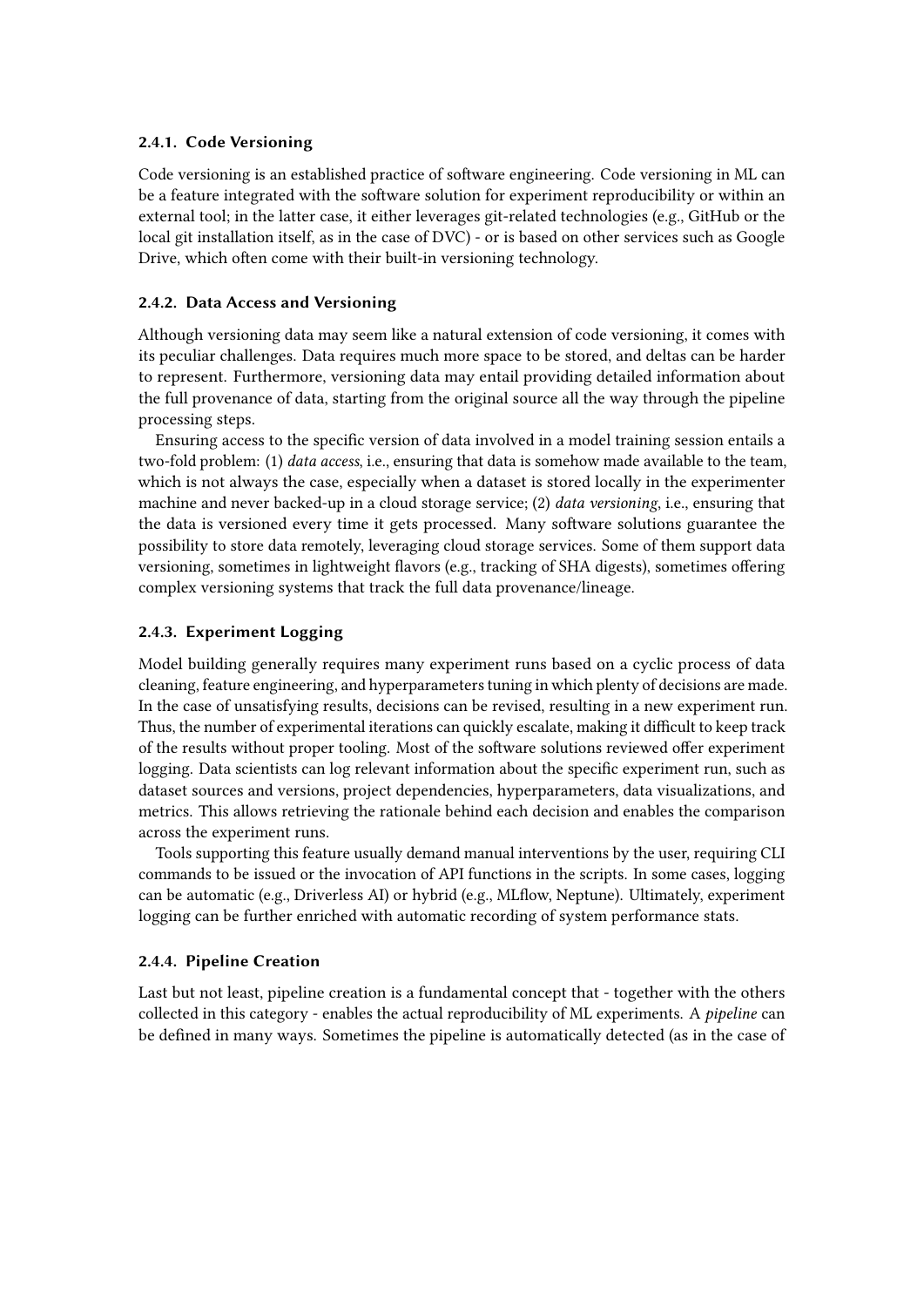DVC); otherwise, users need to define it imperatively via scripts (e.g., Spell.run), declaratively via configuration files (e.g., MLflow), or even visually (e.g., RapidMiner).

# **3. Conclusions**

We reviewed a large and varied set of tools for reproducible ML experiments. The landscape for these tools is right now very active – new alternatives keep popping out, and key features missing from one solution might just be added to it as one reads. Still, by highlighting the key features, the taxonomy can be used to narrow down the search space to a few candidate solutions and draw some guidelines for final selection.

*For data science teams with good software engineering experience, consider using a CLI-based solution*, such as DVC. The familiarity with git and its push and pull model may drastically decrease the learning curve; plus, CLI-based solutions are very flexible and easy to fit within a pre-existing infrastructure via shell scripting.

*If the crucial feature is the graphical comparison of experiment runs, consider using an API-based solution*, such as MLflow. In general, API-based solutions come with a web dashboard that makes it easier and more pleasant to check for the optimal configurations. API-based solutions are also easy to integrate and 'just work' whenever one can make their code run.

*If no solution checks all the needed boxes, consider adopting more than one.* While the reviewed solutions are competitors, their approach to ML experiment reproducibility can vary drastically, to the point that they can co-exist in a work environment. For example, one can use DVC for managing the reproducible pipeline in combination with MLflow for logging and graphically comparing results across each experiment run. With so many potential tool combinations, the sky is the limit.

Our GitHub repository provides environment templates to speed up the configuration process as well as a realistic case study that was taken from Kaggle to start fiddling with the tools.

# **References**

- [1] D. Sculley, G. Holt, D. Golovin, E. Davydov, T. Phillips, D. Ebner, V. Chaudhary, M. Young, J.-F. Crespo, D. Dennison, Hidden technical debt in machine learning systems, in: Advances in neural information processing systems, 2015, pp. 2503–2511.
- [2] D. Sato, A. Wider, C. Windheuser, Continuous Delivery for Machine Learning Automating the end-to-end lifecycle of Machine Learning applications, 2019. URL: [https://martinfowler.](https://martinfowler.com/articles/cd4ml.html) [com/articles/cd4ml.html.](https://martinfowler.com/articles/cd4ml.html)
- [3] J. Humble, D. Farley, Continuous delivery: reliable software releases through build, test, and deployment automation, Pearson Education, 2010.
- [4] M. Hutson, Artificial intelligence faces reproducibility crisis, Science 359 (2018) 725–726. URL: [https://www.sciencemag.org/lookup/doi/10.1126/science.359.6377.725.](https://www.sciencemag.org/lookup/doi/10.1126/science.359.6377.725) doi:[10.1126/](http://dx.doi.org/10.1126/science.359.6377.725) [science.359.6377.725](http://dx.doi.org/10.1126/science.359.6377.725).
- <span id="page-10-0"></span>[5] M. Kim, T. Zimmermann, R. DeLine, A. Begel, The Emerging Role of Data Scientists on Software Development Teams, in: Proceedings of the 38th International Conference on Software Engineering, ACM, 2016, pp. 96–107. Tex.ids: kimEmergingRoleData2016a.